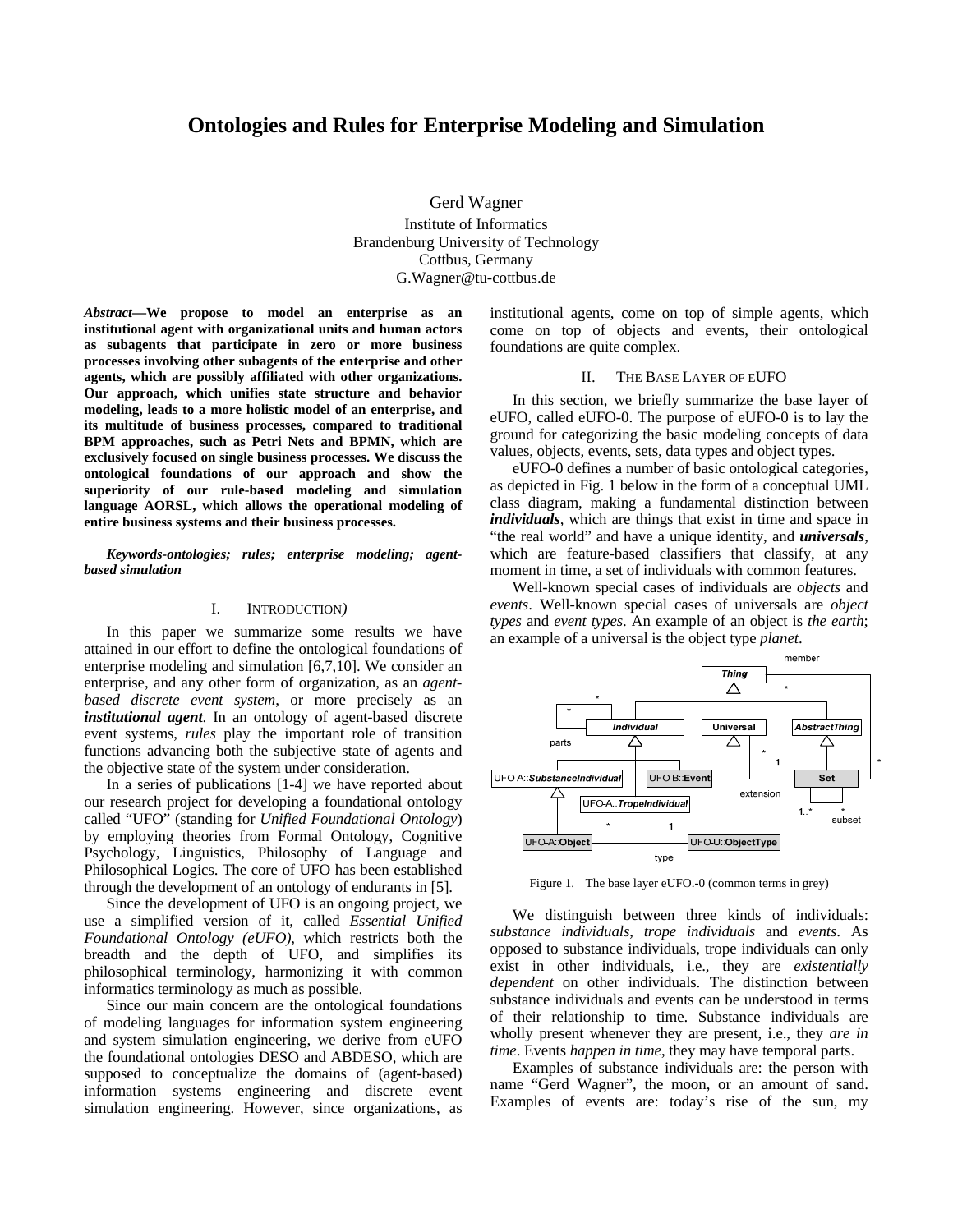confirmation of an e-commerce purchase order through clicking the OK button, the sinking of the Titanic, or the Second World War. Examples of trope individuals are: the redness of John's T-shirt, Giancarlo's employment with UFES, or my daughter's belief in God.

In addition to individuals and universals, there are also *abstract things*. As opposed to individuals and universals, abstract things are independent of space and time. A *set* is an abstract thing. The set of all instances of a universal is called its *extension*.

In English, the term 'abstract' is overloaded, and one may consider the universal *planet* to be 'more abstract' than the individual *earth*. However, we consider things to be *abstract*, only, if they do not depend in any way on space and time. Thus, we do not consider universals, such as *planet*, to be abstract, since they depend, via their instances, on space and time.

Anything can be a member of a set. The *empty set* has no members and is a subset of all sets. The empty set is a *pure set*. Any set that has only pure sets as members is a *pure set* (in set theory, those things that are not sets are called 'urelements'). Thus, only pure sets are abstract, really.

The important distinction between object types and *data types* is explained by Fig. 2. While an object type is a universal, a *data type* is an abstract thing that is associated with two sets: its lexical space (a symbol set) and its value space, and with a symbol interpretation function mapping data literals from the lexical space to data values from the value space.



Figure 2. Data types as abstract things (eUFO-0).

The ontology of substance individuals and trope individuals forms the eUFO layer *A*, which is further discussed in section III, while the ontology of events forms the eUFO layer *B*, which is further discussed in section IV.

#### III. SUBSTANCE INDIVIDUALS AND TROPE INDIVIDUALS

Substance individuals possess (direct) spatio-temporal qualities and are founded on matter. We distinguish between two kinds of substance individuals: *physical objects* and *quantities*, as depicted in Fig. 3.

Examples of physical objects, which we also call just "objects", include ordinary entities of everyday experience such as my car, Alan Turing, The Rolling Stones, or the North-Sea. Examples of quantities as individuals are these 5.75 liters of water or these 3 apples (notice that there is also the notion of a quantity as a type, which must not be confused with quantity individuals). In contrast with trope individuals, substance individuals do not inhere in anything and, as a consequence, they are (essentially) *existentially independent*.



Figure 3. Substance individuals. (eUFO-A)

The redness of John's T-shirt is an example of a trope individual. It *inheres* in John's T-shirt, which is its bearer. Both John's T-shirt and the redness of John's T-shirt are individuals. However, they are individuals of very different natures. Trope individuals can only exist in other individuals, i.e., they are *existentially dependent* on other individuals in the way, for instance, the color and the weight of an apple *a* depend on *a*, the electric charge of a conductor *c* depends on *c*, or John's headache depends on John. In contrast, individuals such as John, the apple *a*, and the conductor *c* are not existentially dependent entities in this sense.

As depicted in Fig. 4, there are three basic kinds of trope individuals: *qualities*, such as an individualized color, a temperature, or a weight, and *modes*, such as a symptom, a skill, a belief, or an intention, are *intrinsic* trope individuals; whereas *relators*, such as a kiss, a covalent bond, a medical treatment, a purchase order, or a social commitment, are *relational* trope individuals.

The special type of existential dependence relation that holds between a trope individual x and the individual y on which x depends is the relation of *inherence*. Existential dependence can also be used to differentiate intrinsic and relational trope individuals: qualities and modes are dependent on one single individual; relators depend on two or more individuals (their *bearers*), which they *mediate*.

There are two further kinds of trope individuals: *attributions* are associated with qualities, and *material relationships* are associated with relators. We discuss them in the following subsections.

#### *A. Qualities and Attributions*

According to the *non-migration* (or *non-transferability*) *principle*, it is not possible for a particular quality *q* to inhere in two different individuals *a* and *b*. This principle may seem counterintuitive. For example, if we have two particulars *a* (a red apple) and *b* (a red car), and two qualities  $r_1$  (the particular redness of *a*) and  $r<sub>2</sub>$  (the particular redness of *b*), we consider  $r_1$  and  $r_2$  to be different individuals.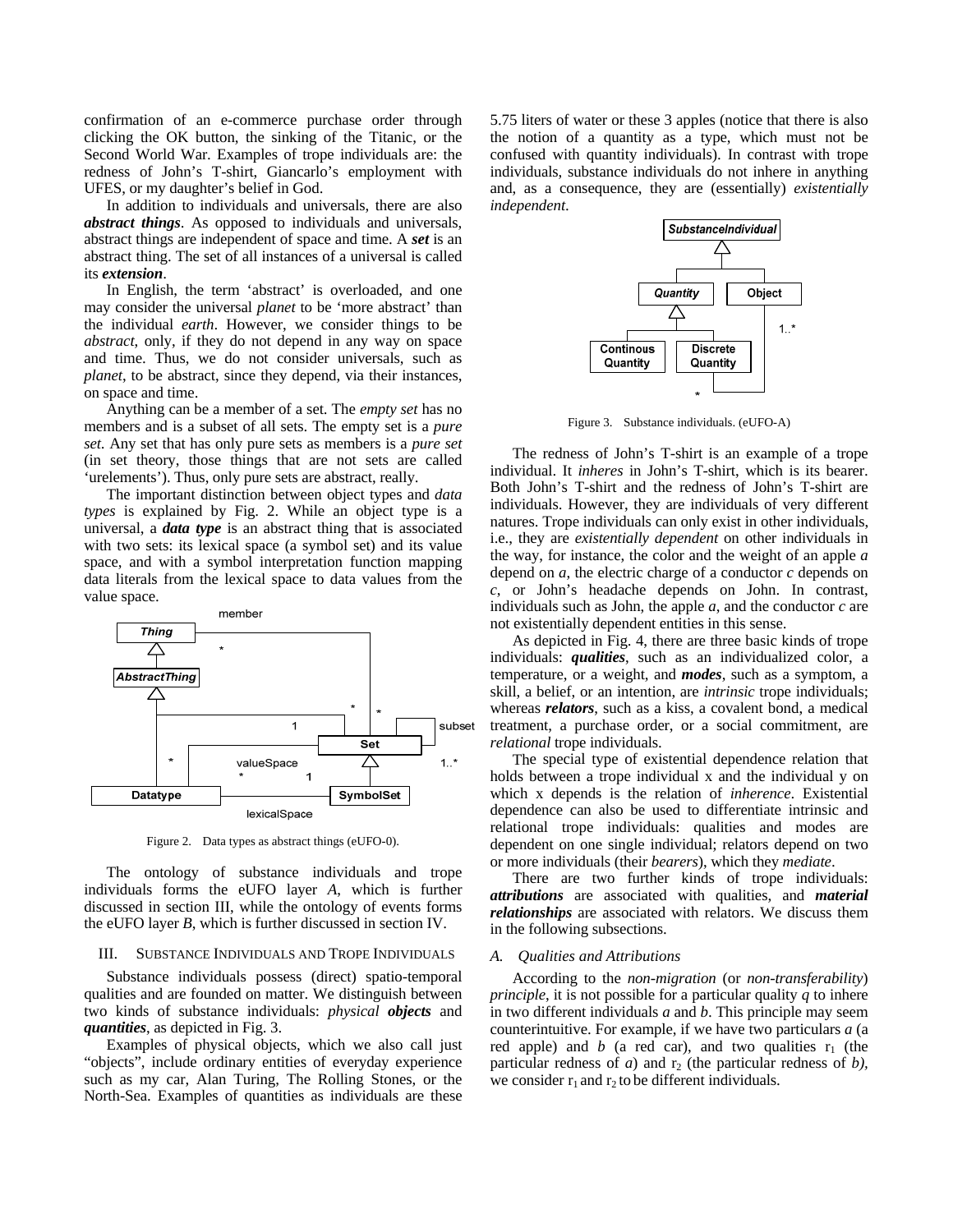What does it mean, then, to say that *a* and *b* have the same color? Sameness here cannot refer to strict (numerical) identity, but only to a qualitative one (i.e., equivalence in a certain respect). We thus distinguish between the color of a particular apple (as a *quality* of the apple) and the color *data value* that we associate with this quality in an *attribution* (with the help of an *attribute*). This data value is a member of the *value space* of the *data type* of the attribute associated with the corresponding *quality universal* (see Subsection 3.5).

As an example, consider the attribute *hairColor*, which is applicable to persons, and associated to a data type with a value space consisting of color names. Then, the triple <john, hairColor, "grey"> represents an attribution that makes the sentence "The hair color of John is grey" true. An attribution represents a *fact* that may be viewed as a "truth maker" for a corresponding sentence (an *attribution statement*) expressed in a suitable language.



Figure 4. Trope individuals (eUFO-A).

#### *B. Modes*

Modes are, like qualities, intrinsic trope individuals. But unlike qualities, modes are not directly related to attributions.

#### *C. Relators, Relationships and References*

While a *formal relationship*, such as [Brandenburg is part of Germany] holds directly, for a *material relationship*, such as [Paul is being treated in the medical unit M], to exist, something else, which *mediates* the involved individuals (Paul and M), must exist. Such a mediating individual with the power of connecting individuals is called a *relator*. For example, a medical treatment connects a patient with a medical unit; an enrollment connects a student with an educational institution; a covalent bond connects two atoms.

For any relator that mediates certain entities, there are one or more corresponding *material relationships* based on tuples constituted by these entities. Consider, for instance, the marriage of Paul and Marry. For this relator, there are three corresponding material relationships: [Paul is married to Marry], [Paul is husband of Marry] and [Mary is wife of Paul].

An important notion for the characterization of relators (and, hence, for the characterization of material relationships) is the notion of *foundation*, which can be viewed as a type of historical dependence in the way that, for example, an instance of being kissed is founded on an individual kiss. Suppose that John is married to Mary. In this case, we can assume that there is a particular relator  $m_l$  of type marriage that mediates John and Mary. The foundation of this relator can be a wedding event or the signing of a contract between the involved parties. In other words, a certain event  $e_1$ , in which John and Mary participate, can create a particular marriage  $m_1$  which existentially depends on John and Mary and which mediates them. The event  $e_1$ , in this case, is the foundation of the relator  $m_l$ . In general, relators are founded on events.

A *material reference*, as an instance of a *material reference property*, is a binary material relationship between two individuals, the *referer* and the *referent*. As an example, consider the material reference property *wife*, which is a applicable to male persons. The triple  $\le$ john, wife, mary represents a reference that makes the sentence "John is married to Mary" true.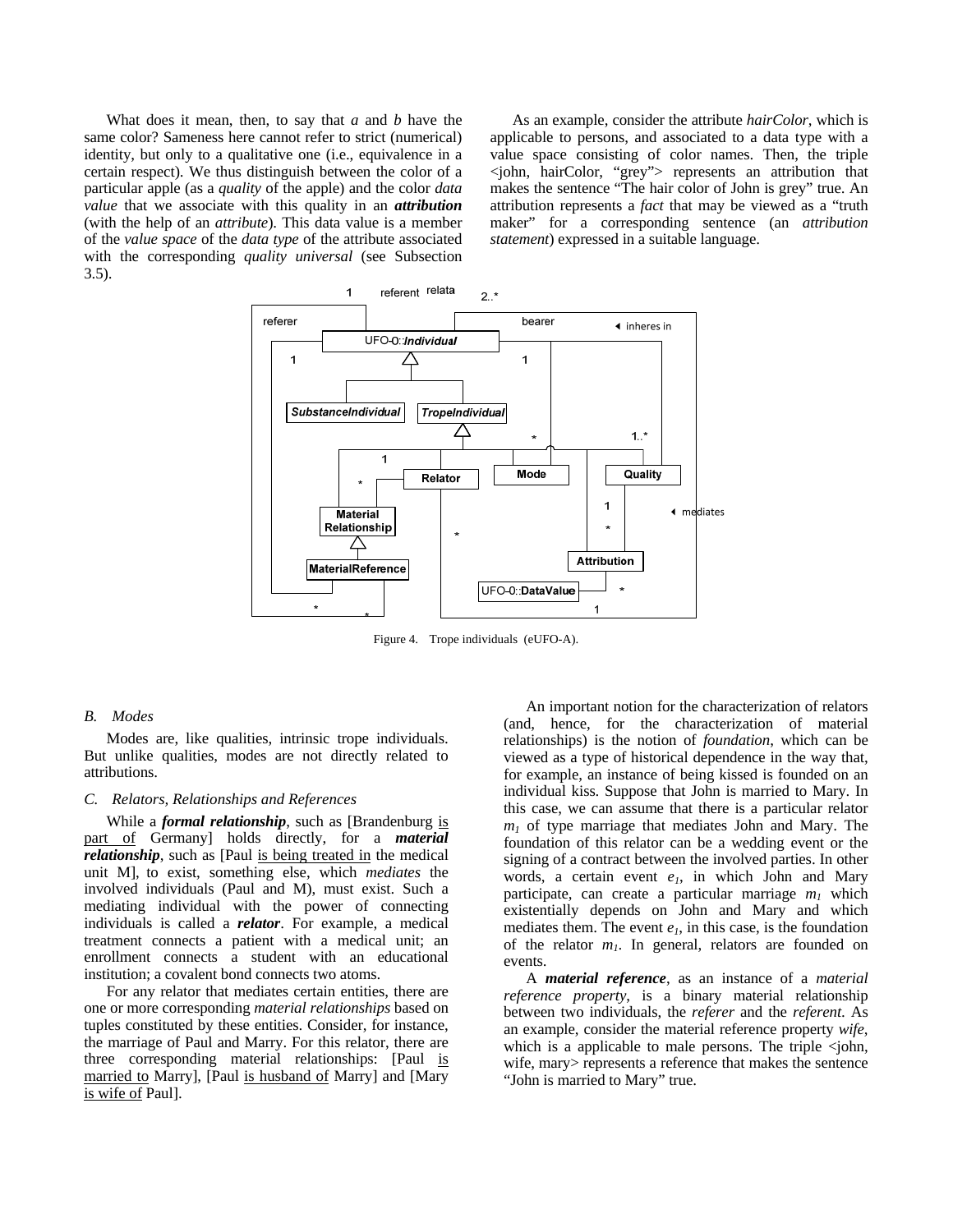In a correspondence theory of truth (such as Tarski's semantics of predicate logic), attributions and material references, and other kinds of relationships, are considered as "truth makers" ("facts") that make corresponding sentences (*attribution statements* and *reference statements*) true.

Modeling and simulation languages normally include constructs for expressing attributions and references for specifying initial states.

#### IV. EVENTS

Events are individuals that may be composed of temporal parts. They *happen in time* in the sense that they may extend in time accumulating temporal parts. Examples of events are: the arrival of an incoming email message, a football game, a symphony execution, a birth of a mammal, the Second World War, or a particular business process. An event cannot exhibit change in time in a genuine sense since none of its temporal parts retain their identity through time.

Fig. 5 depicts the core fragment of the eUFO-B ontology of events. An event can be atomic or complex, depending on its mereological structure, i.e., while an *atomic event* has no parts, a *complex event* is an aggregation of at least two events (that can themselves be atomic or complex).



Figure 5. The ontology of events (eUFO-B).

Events are ontologically dependent entities in the sense that they existentially depend on their *participants* in order to exist. Take for instance the event *e*: the stabbing of Caesar by Brutus. In this event we have the participation of Caesar himself, of Brutus and of the knife. Each of these participations is itself an event (an *object participation event*), which existentially depends on a single object. Special cases of object participation events are *object creation*, *object change* and *object destruction* events.

Events may change the real world by changing the state of affairs from a *pre-state* situation to a *post-state* situation. Each situation is determined by a set of associated *object snapshots* and a set of associated material relationships holding between the involved objects, where an object snapshot is a set of attributions and references of a particular object.

Being atomic and being instantaneous are orthogonal notions in this framework, i.e., an atomic event can be time-extended and an instantaneous event can be composed of multiple (instantaneous) events.

All spatial properties of events are defined in terms of the spatial properties of their participants. In contrast, all

tem poral properties of objects are defined in terms of the events in which they participate. The temporal attributes of events have values from special temporal datatypes. We assume that these datatypes support the concept of *Time Intervals*, which are composed of *Time Points*. Time points could be represented as real numbers and Time Intervals as sets of real numbers. However, they could also be defined in other ways (we avoid making unnecessary ontological commitments at this point).

as a chemical process or a business process, is a complex eve nt. Finally, we would like to point out that a *process*, such

#### V. UNIVERSALS

Universals *classify* individuals, which are said to be their *instances* . The set of all instances of a universal is cal led its *extension*. We consider seven kinds of universals: *event types*, *object types*, *quality universals*, *attributes*, *relator universals*, *reference properties* and *material relationship types*. There are other kinds of universals, but these seven are the most relevant for modeling and simulation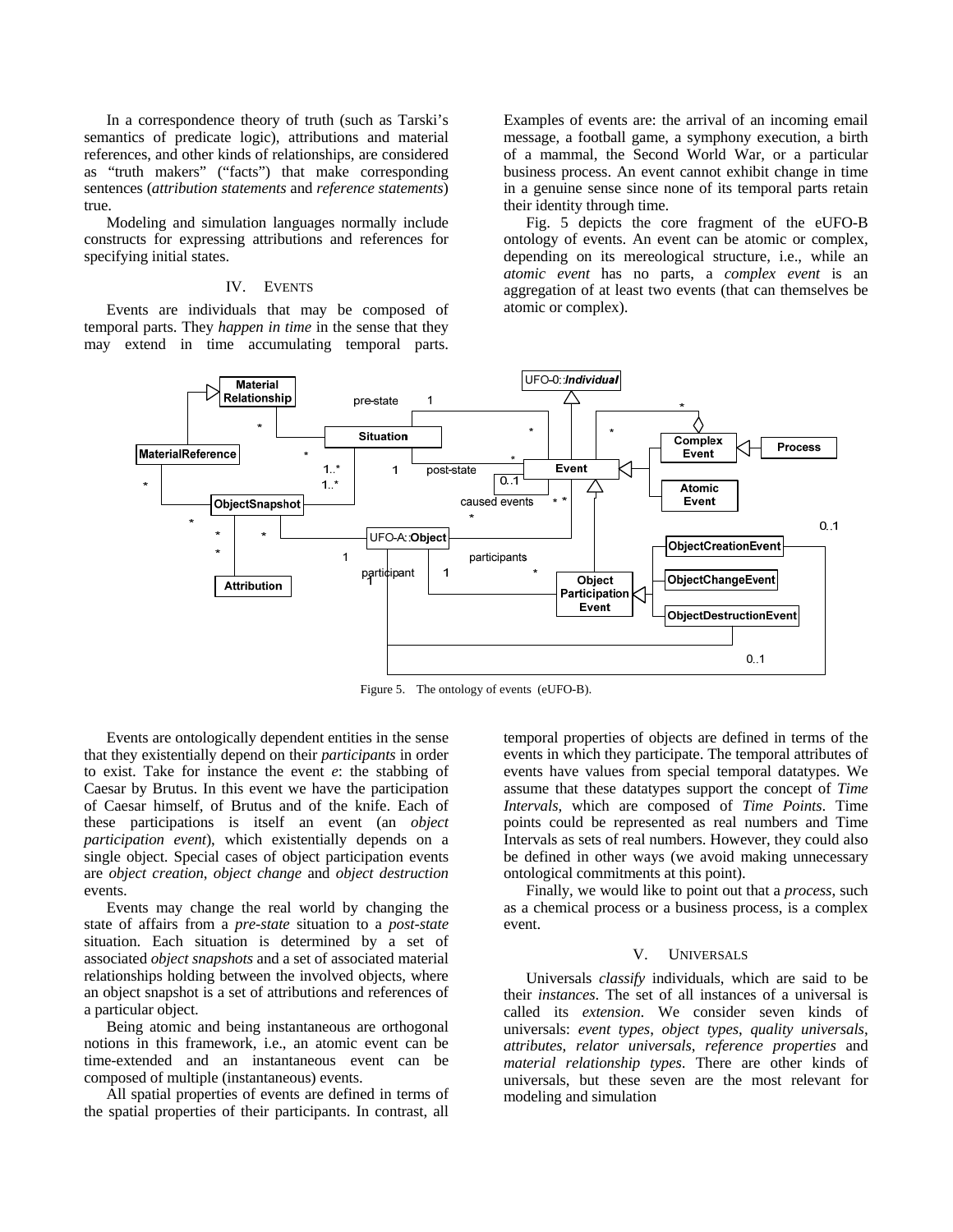Universals *classify* individuals, which are said to be their *instances*. The set of all instances of a universal is cal led its *extension*. As depicted in Fig. 4, we consider kinds of universals, but these seven are the most relevant seven kinds of universals: *quantity types*, *event types*, *object types*, *quality universals*, *attributes*, *relator universals*, and *material relationship types*. There are other for conceptual modeling.

material reference property are well-known in computer science in the area of information and database modeling, While the notions of attribute, relationship type and

their ontological foundation in connection with quality universals and relator universals is not well-known.

A universal  $U_1$  is a *subtype* of another universal  $U_2$  if the intension of  $U_1$  (its set of features) includes the intension of  $U_2$ , and the extension of  $U_1$  is included in the extension of  $U_2$ . Unlike data types and sets, universals do not have a standard set-theoretical *extensional semantics*. That is, if  $O_1$  and  $O_2$  denote two object types that happen to have the same extension, they still do not denote the same universal.



Figure 6. The ontology of universals eUFO-U (relevant terms in grey).

#### *A. Quality Universals and Attributes*

A *quality universal* classifies individual qualities of the same type. A quality universal can be associated with one or more data types, such that any particular quality corresponds to a specific data value from the value space of the data type. The association between qualities from some quality universal and the corresponding data values from an associated data type is provided by an *attribute*, which is a universal that classifies *attributions*. A quality universal can be captured by one or more corresponding attributes, each of them based on a different data type.

E.g., the quality universal "hair color" could be cap tured by an attribute with the range of RGB byte triples or by an attribute with the range of natural language color names. Consequently, we may have more than one attribution for a particular quality, one for each associated attribute.

## *r Universals, Material Relationship Types and B. Relato Material Reference Properties*

A relator universal classifies individual relators of the sam e type. The *material relationship type R* induced by a relator universal *R* classifies all material relationships induced by relators from *R*. Since each material relationship corresponds to a tuple, *R* also has a *tuple* 

*extension* (i.e. a *relation* in the sense of set theory). A material relationship type is a universal that classifies material relationships, which are 'truth makers' for material relationship statements.

material relationship type, corresponding to a relator uni versal whose instances mediate exactly two individuals. A *material reference property* represents a binary Its tuple extension is a subset of the Cartesian product of the extensions of the two involved types. The first type is called the *domain*, and the second one the *range* of the reference property.

## VI. DIFFERENT KINDS OF OBJECT TYPES

We distinguish between the different kinds of object types shown in Fig. 7.

#### *A. Sortal Types and Mixin Types*

While all object types carry a principle of application, only *sortal types* carry a principle of identity for their ins tances. A principle of application allows to judge whether an individual is an instance of that object type. In contrast, a principle of identity allows to judge whether two individuals are the same.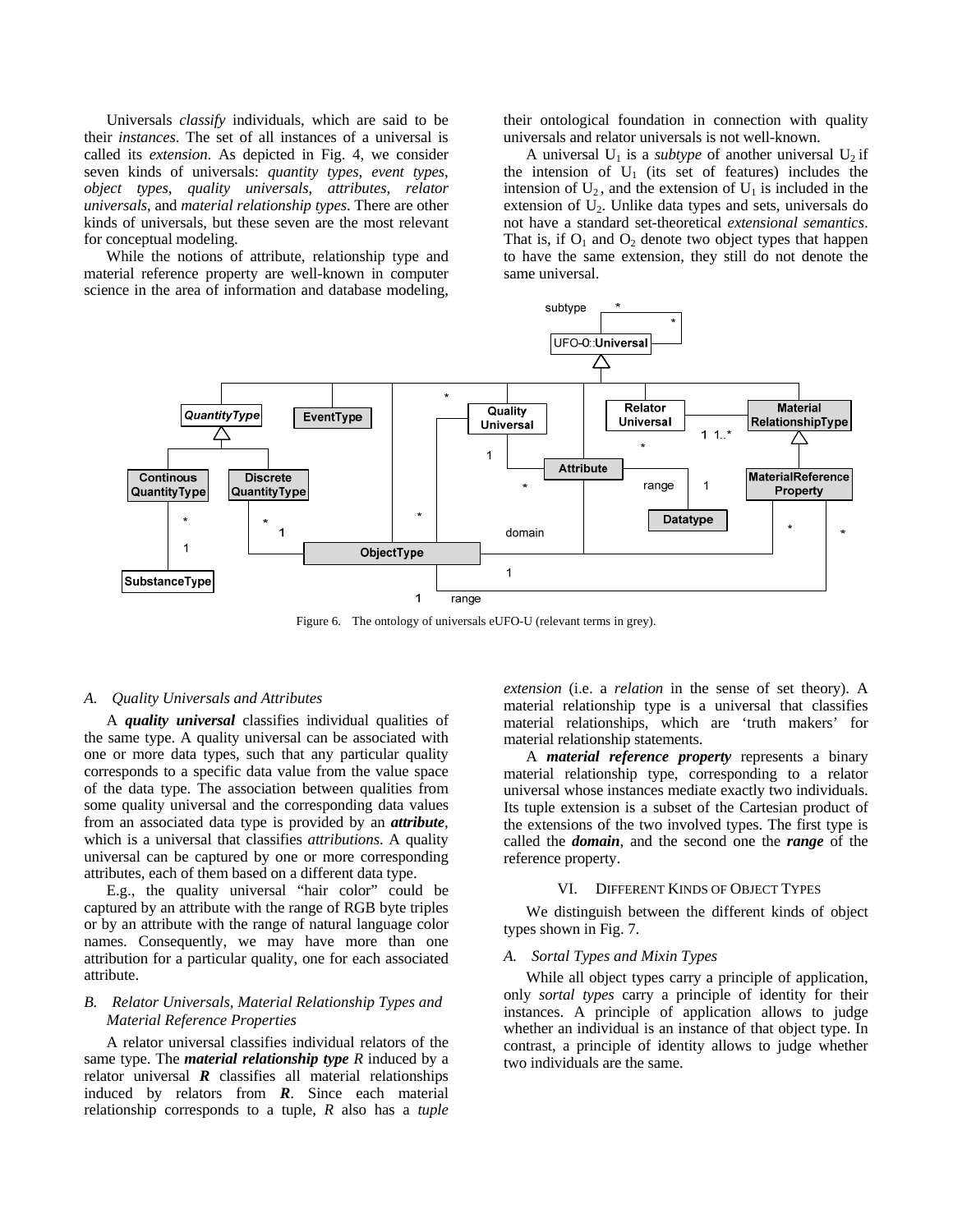

Figure 7. Substance individuals. (eUFO-A)

As an illustration of this point, contrast the two object types Apple and RedThing instantiated by two individuals *x* and *y*: both object types supply a principle according to which we can judge whether *x* and *y* are classified under those types. However, only the object type Apple supplies a principle which allows to decide whether *x* and *y* are the same (i.e., merely knowing that *x* and *y* are both red gives no clue to decide whether or not *x*=*y*). Non-sortal types, such as RedThing, are called *mixin types*.

#### *B. Base Types*

Within the category of sortal types, we make a further distinction based on the formal notions of rigidity and antirigidity: A sortal type U is *rigid* if for every instance x of U, x is necessarily (in the modal sense) an instance of U. In other words, if x instantiates U in a given world w, then x must instantiate U in every possible world w'. In contrast, a sortal type U is *anti-rigid* if for every instance x of U, x is possibly (in the modal sense) not an instance of U. In other words, if x instantiates U in a given world w, then there must be a possible world w' in which x does not instantiate U. We call a rigid sortal type a *base type*.

An example that highlights this distinction is the difference between the base type Person and the anti-rigid object types Student and Adolescent instantiated by the individual John in a given circumstance. While John can cease to be a Student and Adolescent, he cannot cease to be a Person. In other words, while the instantiation of the object types Student and Adolescent has no impact on the identity of an individual, if an individual ceases to instantiate the base type Person, then she ceases to exist as the same individual.

#### *C. Roles and Phase Types*

John can move in and out of the object type Student, while being the same individual, i.e. without losing his identity. This is because the principle of identity that applies to instances of Student and, in particular, that can be applied to John, is the one which is supplied by the base type Person of which Student is a subtype. For any antirigid object type A, there is a unique ultimate base type B, such that: (i) A is a subtype of B; (ii) B supplies the unique principle of identity obeyed by the instances of A. There is a specialization condition SC such that x is an instance of A iff x is an instance of B that satisfies SC. A further clarification on the different types of specialization conditions allows us to distinguish between two different kinds of anti-rigid object types: *role types* and *phase types*. Phase types constitute possible stages in the history of an individual. Examples include: (a) Alive and Deceased: as possible stages of a Person; (b) Catterpillar and Butterfly of a Lepidopteran; (c) Town and Metropolis of a City; (d) Boy, Male Teenager and Adult Male of a Male Person.

Role types differ from phase types with respect to the specialization condition SC. For a phase type P, SC represents a condition that involves only intrinsic properties of P. For instance, one might say that if John is a Living Person then he is a Person who has the property of being alive or, if Spot is a Puppy then it is a Dog that has the property of being less than one year old. For a role type R, conversely, SC involves extrinsic (relational) properties of R. For example, one might say that if John is a Student then John is a Person who is enrolled in some educational institution (playing the role of a student), if Peter is a Customer then Peter is a Person who buys a Product x from a Supplier y (playing the role of a customer), or if Mary is a Patient than she is a Person who is treated in a certain medical unit (playing the role of a patient).

For any role type (e.g. Student) there is an underlying binary *material relationship type* or *reference property* (e.g. students) such that the extension of the role type (e.g. the set of current students of an educational institution) is the *range* of that reference property.

In [5], it is formally proven that the following constraints hold:

- 1. Every object must instantiate exactly one ultimate base type.
- 2. A rigid object type cannot be a subtype of an antirigid object type (e.g., Person cannot specialize Student).
- 3. A mixin type cannot be specialized by a sortal type (e.g., Person cannot specialize Customer).
- 4. A mixin type cannot have direct instances.

#### *D. Example*

We illustrate these conceptual distinctions with the help of an example, shown in Fig. 8.



Figure 8. Example: Customer as a mixin type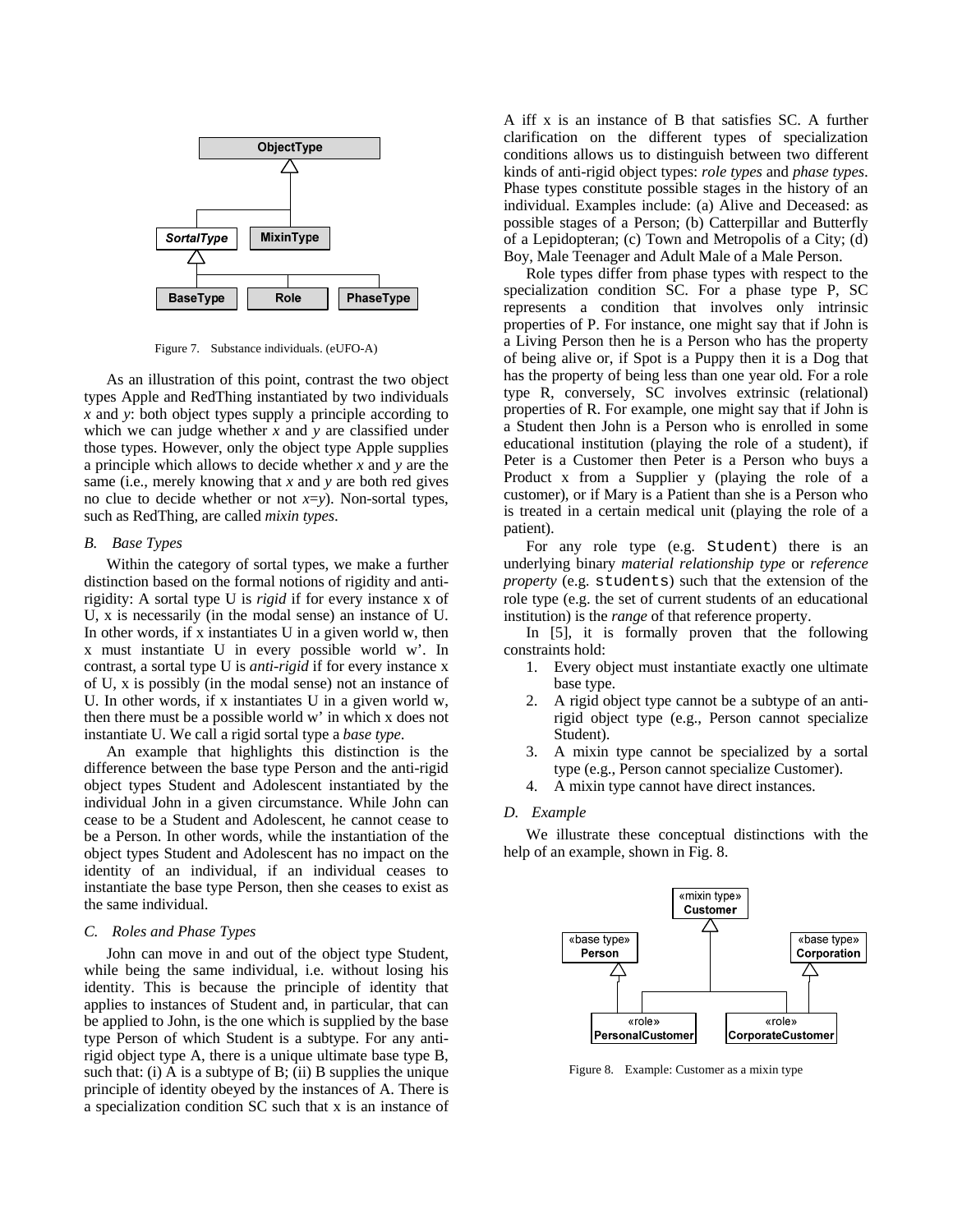Modeling the object type Customer is a non-trivial problem. Often, people are confused about the questions: is a customer a person? Or, conversely, is a person a customer? Neither of these subclass relatioships holds. Rather, Customer is a mixin type that can be segmented in two role subtypes: PersonalCustoper and CorporateCustomer, which specialize the base types Person and Corporation.

## VII. CONSIDERING AGENTS AS SPECIAL OBJECTS

Agents are special objects. We want to consider all kinds of living beings, including insects and bacteria, as agents. We also want to consider certain artificial systems (such as robots) and social systems (such as organizations) as agents. On the other hand, we want to exclude all kinds of passive objects, such as chairs, apples and mountains, from our concept of an agent. So, what is common to living beings, robots and social systems? We claim that all these objects are *interactive systems* that are able to *interact* with passive objects in their environment or with each other in a *purposeful* way. The question what constitutes *interaction* is closely related to the question of what is an *action*.

We define *actions* to be those events that are the direct result of the *purposeful behavior* of an *interactive system*. Notice that this definition does not exclude higher-level action concepts such as *intentional actions*, which we just consider to be a special case of our general action concept. So, we do not require an agent to have a mental state with 'desires' and 'intentions', as it is common in many

Artificial Intelligence approaches to multi-agent systems, in particular in the popular *Belief-Desire-Intention* (BDI) approach.

It is obvious that we have to include in our account of interactive systems the concepts of *perception* and *action*. We conceptualize both of them as special kinds of events: *perception events* and *action events*, as depicted in Fig. 9. For being able to model communication as a special kind of interaction between agents, we introduce the concepts of a *message* and a *communication event*, see Fig. 10.

The influence of perceptions on the actions of an agent is given by its reactive behavior, which is based on behavior patterns in the form of *reaction rules*. A perception event may lead, via a reaction rule, to a resulting action of the agent in response to the event, or to an update of the agent's information state, which may include *belief*s. We assume that beliefs are expressed as *belief statements* in the agent's belief representation language.

The influence of actions, and other events, on the perceptions of an agent is given by the causal laws of the agent's environment, taking the form of *transition rules*, (depicted in Fig. 11), which determine the caused perception events.

Beliefs are part of the agent's *information state*, which is the agent's basis for making action decisions. Simple belief statements have the form of entity-property-value triples, which are special cases of atomic sentences of predicate logic.



Figure 9. The ontology of agents (UFO-C)

#### *A. Communication Events*

A *communication event* is a complex event, having one sender and one or more receivers. It binds an *out-message*  *event* to one or more *in-message events* (one for each receiver), sharing a common outgoing and incoming message, as described in Fig. 10.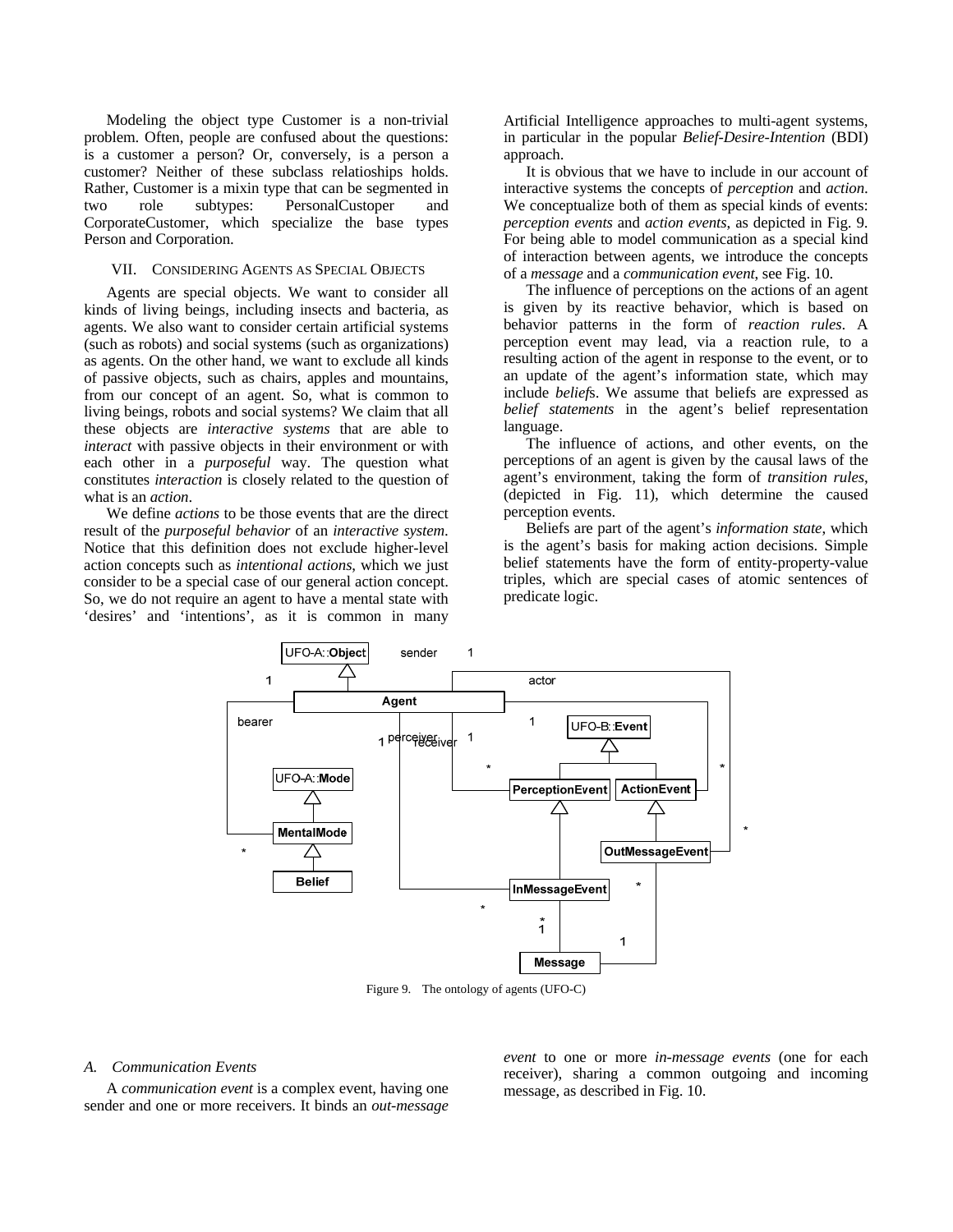

Figure 10. Communication events

### VIII. THE CATEGORIES OF DESO AND ABDESO

In modeling practice, we need more flexibility than a rigorous foundational ontology such as UFO would allow. For instance, we often want to "objectify" a relationship type by modeling it as an object type. Or we want to abstract away from the physics properties of an object type. Therefore, whenever we want to have explicit physics support, we define an entity type as a physical object type, otherwise as a plain object type.

This leads to the type concepts shown in Fig. 11, where we define the mixin category *entity type* as a super concept that subsumes both object type and event type. Fig. 11 defines the basic type concepts of the DES ontology *DESO* proposed in [6]. DESO, which is based on eUFO, is tailored to the domain of discrete event systems.

Notice that also the concept of a *transition rule*, corresponding to the well-known concept if a transition function, is included in the type categories of DESO. These rules have the form of an event-condition-action rule. They define the state change and event causation patterns that govern the transitions of a discrete event system.



Figure 11. The type concepts of DESO

In addition to these type concepts, DESO comprises the individual concepts shown in Fig. 12.



Figure 12. The individual concepts of DESO

ABDESO extends DESO by adding the agent-related concepts shown in Fig. 9 and 10, and the concept of *institutional agents* shown in Fig. 13. ABDESO allows specifying reactive behaviors per agent type in the form of *reaction rules*, which can be viewed as special transition

functions, triggered by perception events and resulting in state changes and follow-up action events. An institutional agent, such as an organization, may define roles to be played by its subagents. These roles, as agent types, define additional behaviors for its instances. The overall behavior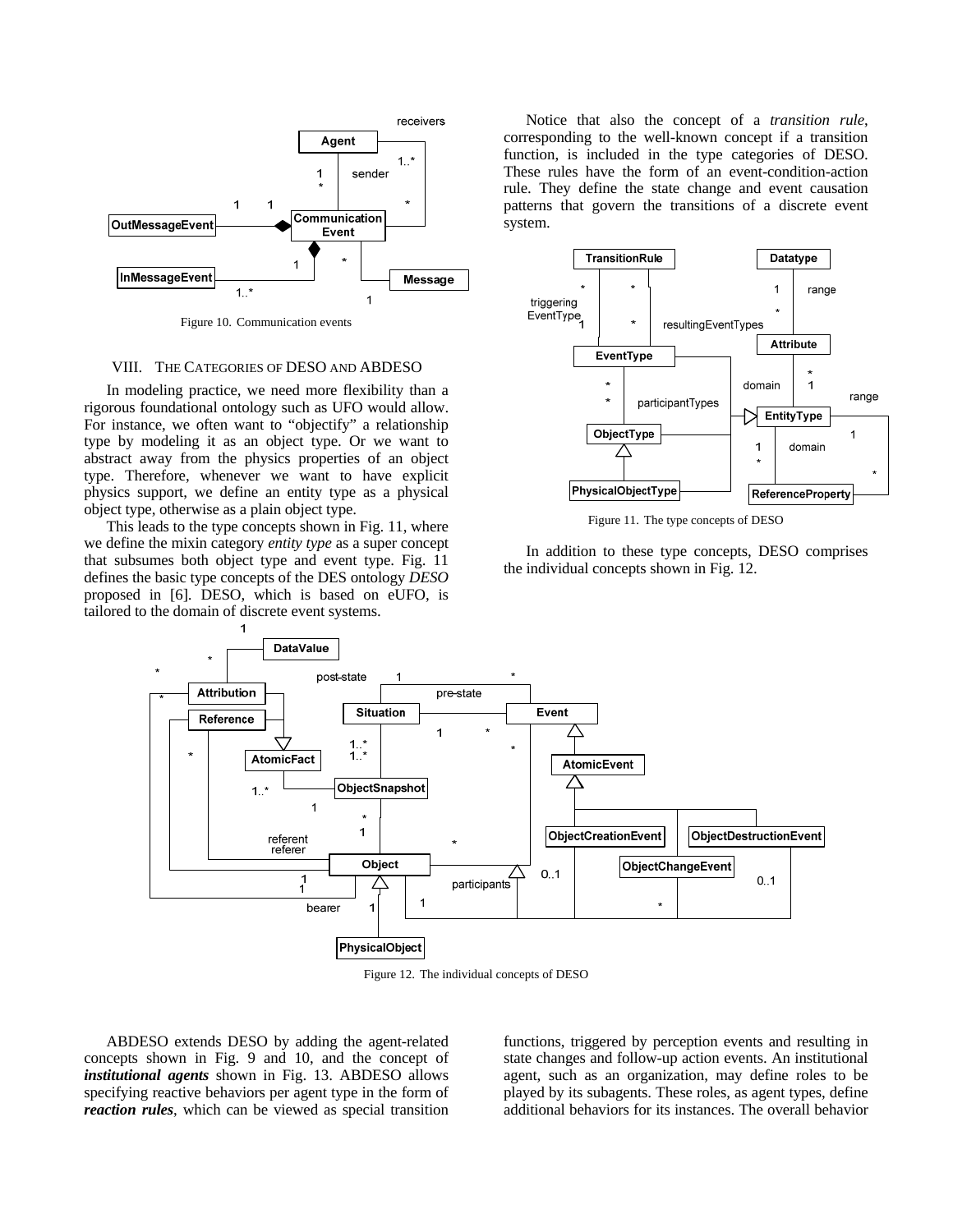of a subagent of an organization results from merging all reaction rules associated with the agent's base type and all the roles played by it. Since roles can be assumed and dropped at runtime, this leads to a dynamic behavior definition for agents.



Figure 13. Institutional agents

## IX. EVALUATING MODELING AND SIMULATION LANGUAGES AGAINST AN ONTOLOGY

Both IS modeling languages and DES simulation languages can be evaluated by comparing a representation of their concepts, typically provided by a metamodel of the language, to an ontology of discrete event systems (more precisely, to an ontology that represents a shared concepttualization of the domain of discrete event systems). The stronger the match between them, the easier it is to communicate and reason with models made in that language.

A system model is made for representing a conceptual abstraction of the real world system under consideration. Such an abstraction of a system is formed on the basis of a conceptualization of the system's domain. Both for information system (IS) engineering and for system simulation engineering, we deal with the domain of *discrete dynamic systems*, also called *discrete event systems (DES)*. In order for a DES model *M* to faithfully represent a DES abstraction *A*, the DES modeling language *L* used to make *M* should be faithful with respect to the conceptualization of DES used to form *A*.

For a given ontology of discrete event systems O and a given IS or DES modeling language *L*, we may consider (1) a *representation* mapping from the concepts of O to the elements (or modeling primitives) of *L;* and (2) an *interpretation* mapping from the elements of *L* to the concepts of O. If these mappings are far from being isomorphisms, this indicates soundness and completeness problems of *L*. Notice that this approach does not depend on our proposals of DESO and ABDESO. It works in general for any kind of DES ontology O.

There are four properties of a simulation language to be checked in its evaluation:

1. *Soundness*: *L* is sound wrt O iff every element of *L* has an interpretation in terms of a domain concept

from O. The *degree of soundness* can be measured relatively as the number of *L* elements that have an O interpretation divided by the total number of *L* elements.

- 2. *Completeness*: *L* is complete wrt iff every O concept is represented by a modeling primitive of *L*. The *degree of completeness* can be measured relatively as the number of O concepts that are represented by an element of *L* divided by the total number of O concepts.
- 3. *Lucidity*: *L* is lucid wrt O iff every element of *L* has at most one interpretation in O. The *degree of lucidity* can be measured relatively as the number of *L* elements that have at most one interpretation in O divided by the total number of *L* elements.
- 4. *Laconicity*: *L* is laconic wrt O iff every domain concept from O is represented by at most one element of L. The *degree of laconicity* can be measured relatively as the number of O concepts that are represented by at most one element of *L*.

The lower these degrees are for a given language L, the more problems may be expected from using a model expressed in L, e.g. by communicating incorrect information and inducing the user to make incorrect inferences about the semantics of the model.

For showing the applicability of the proposed evaluation method, we now summarize some preliminary results obtained from evaluating some DES modeling and simulation languages and the agent-based simulation language *Brahms*.

## *A. Evaluating Classical Petri Nets*

The formalism of classical *Petri Nets (PN)* provides an abstract process modelling language with an intuitive and elegant graphical syntax. But it is too abstract for being used in practice. However, it has been extended in several ways to allow using it for business process modelling and other forms of DES modeling.

When we evaluate PN against DESO, we obtain the benchmarks listed in Table 1. They show that PNs have only one deficiency: they are too incomplete for being used as a system modelling language. This result is not surprising. The soundness of PN is the basis of its success, and its incompleteness is the reason why there are so many proposals how to extend it.

## *B. Evaluating Atomic DEVS*

The DEVS family of formalisms [8] is the result of a research effort for establishing a general discrete event simulation framework. The evaluation of the language of Atomic DEVS against DESO (see Table 1) shows that Atomic DEVS. has an even greater completeness problem than Petri Nets. Both formalisms lack support for state structure modelling concepts.

## *C. Evaluating SIMAN/Arena*

The widely used *Arena* simulation tool is based on the simulation programming language *SIMAN* that is tailored to modelling production processes. Its evaluation in